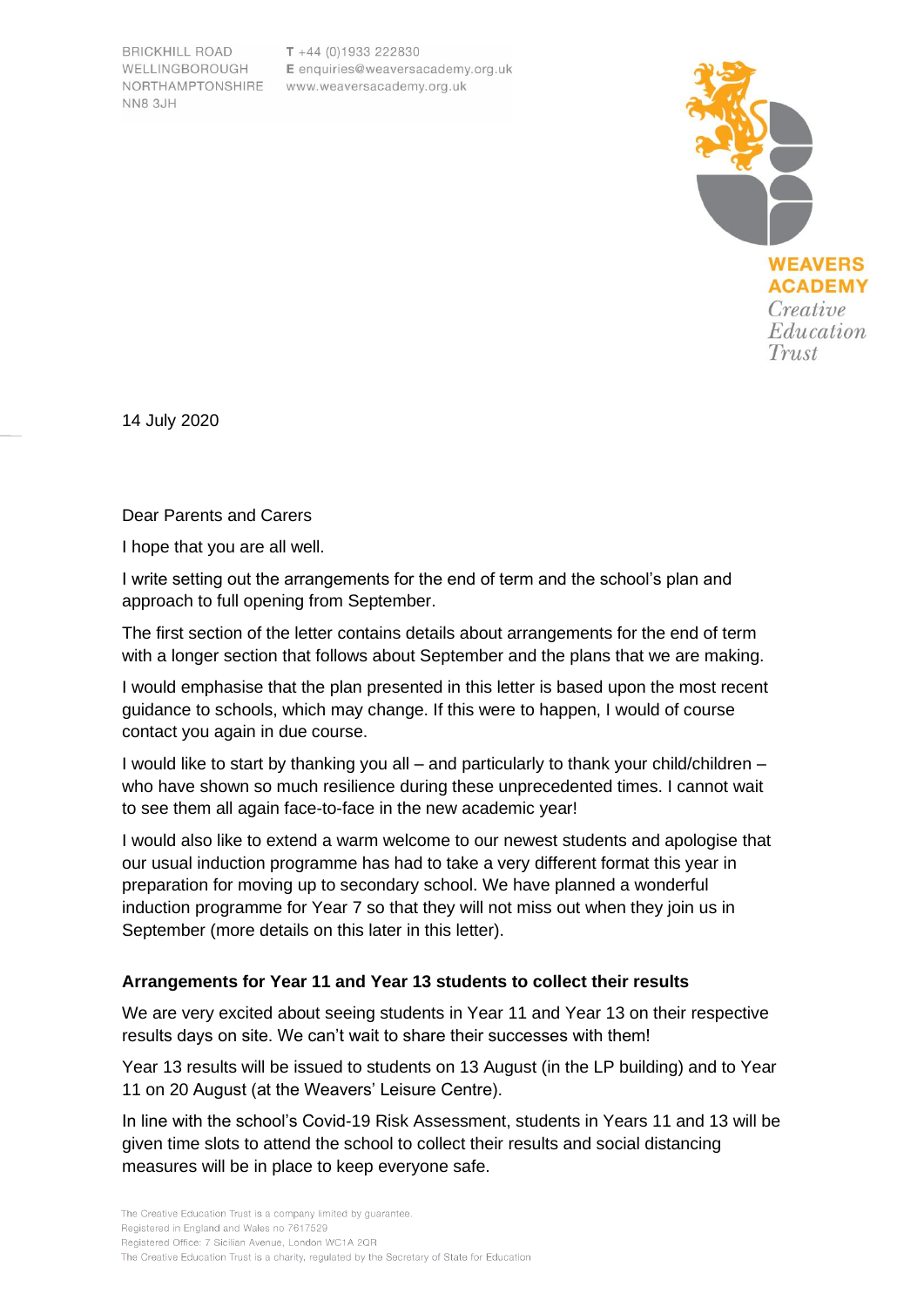

Mr Higgins, Mrs Sexsmith and other staff will be available to support their year groups with personalised support, advice and guidance about next steps.

Students in Years 11 and 13 must return all text books to school when they collect their results. If your child is not attending school to collect their examination results in person, they must arrange to return all school property before 1 September 2020.

If your child is not able to attend school to collect their results, please email the school's examinations officer by Friday 24 July 2020 so that we can arrange to post them home. Please contact Mrs Gulliver at: [results@weaversacademy.org.uk](mailto:results@weaversacademy.org.uk)

Regrettably, due to the school's Covid-19 Risk Assessment, we are unable to permit parents and carers onto the school site on results days this year.

### **Safeguarding and emotional well-being**

The school will continue to update and add to the resources already available online to support students' well-being and emotional resilience throughout the summer holiday.

These resources are available on the academy website at:

#### <https://www.weaversacademy.org.uk/home/weavers/mental-wellbeing>

We will also continue to set challenges and house competitions (and to award prizes!) over the summer holiday so that students have always got something to get their teeth into! Please check social media and student email regularly for updates.

The school's designated safeguarding lead, Miss Ryle is contactable during the summer holiday if you have specific concerns. Please ring the school on 01933 222830. The school's switchboard will give you an option to 'press 5' if you are calling about a safeguarding concern.

#### **Free school meal vouchers**

We welcome the news that the scheme providing free school meals vouchers for eligible students will be extended into the summer holiday. A single voucher with a value of £90 will be available to be redeemed at the start of the summer break.

If you require further information, please contact Mr Ridout at: [WeaFsmEnquiries@weaversacademy.org.uk](mailto:WeaFsmEnquiries@weaversacademy.org.uk)

#### **Planning our approach to the full opening of the school from the autumn term**

As you are aware, the government set out its plans on 2 July 2020 for the full opening of schools so that 'all pupils, in all year groups, will return to school full-time from the beginning of the autumn term'.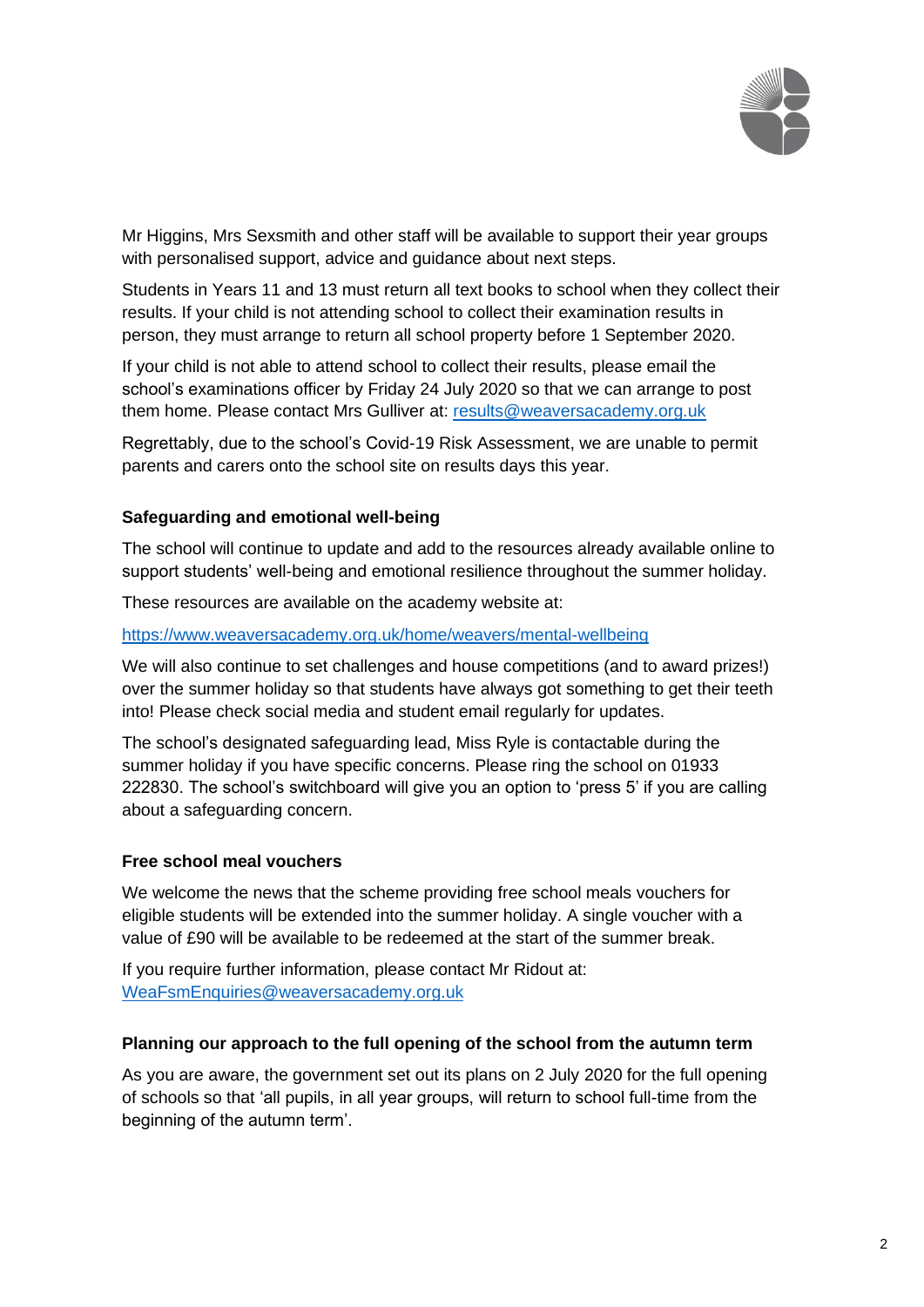

Given this, schools were asked to make preparations to welcome back all students and I am delighted to write to you setting out the details for students to return to Weavers Academy in September.

### **Student induction and return to school**

There will be a phased return of year groups to school at the start of the autumn term:

- Years 7, 10 and 12 will return for a 2-day induction on 3 and 4 September;
- students in all year groups will return to normal lessons on 7 September. This will be a week A on the timetable.

Prior to students' return to school, staff will undertake training and preparation on 1 and 2 September 2020.

If you have any questions about the induction of Years 7, 10 or 12 please contact Mrs McRae-Smith (Year 7), Mr Higgins (Year 10) or Mrs Sexsmith (Year 12) at:

[transition@weaversacademy.org.uk](mailto:transition@weaversacademy.org.uk) [year10induction@weaversacademy.org.uk](mailto:year10induction@weaversacademy.org.uk) [year12induction@weaversacademy.org.uk](mailto:year12induction@weaversacademy.org.uk)

### **Health and safety**

In line with public health advice to minimise Covid-19 risks, the school has reviewed its health and safety risk assessments and created plans for the autumn term using the system of controls set out below:

- a requirement that people who are ill stay at home;
- robust hand and respiratory hygiene;
- enhanced cleaning arrangements;
- active engagement with NHS Test and Trace;
- a formal consideration of how to reduce contacts and maximise distancing between those in school wherever possible and to minimise potential for contamination so far as is reasonably practicable.

In line with the guidance I would like to reiterate that students must not enter the school site if they are displaying any of the symptoms of Coronavirus (following the COVID-19 guidance for households with possible Coronavirus infection which can be accessed at: [https://www.gov.uk/government/publications/covid-19-stay-at-home-guidance.](https://www.gov.uk/government/publications/covid-19-stay-at-home-guidance)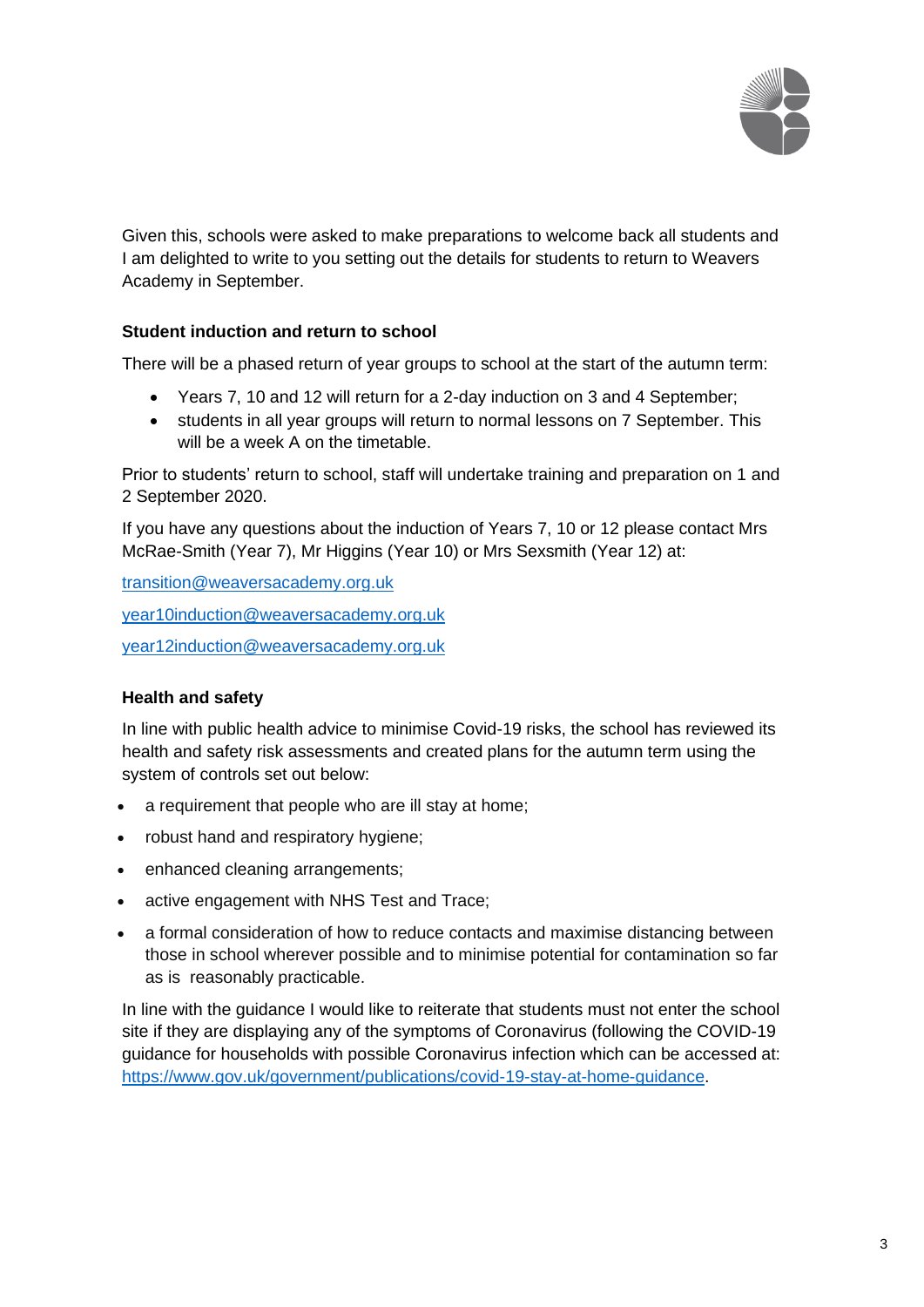

# **Minimising contact between individuals/maintaining social distancing where possible**

To minimise the number of contacts and mixing, students will be grouped into year group 'bubbles'. Each 'bubble' will be allocated a specific 'zone':

- Year 7: In the Maths Block (M16, 17, 18 and 19) and Languages Area;
- Year 8: In the English Block  $(1<sup>st</sup>$  Floor and E01);
- Year 9: In The Maths Block (Ground floor and M10, 11 ,12 ,13 ,14 ,15);
- Year 10: In the Humanities block ( $1<sup>st</sup>$  and  $2<sup>nd</sup>$  floor);
- Year 11: In the Science Block:
- Years 12-13: Based in the Science block with rooms in various other learning areas.

In line with the guidance, staff will operate across different classes and year group 'bubbles' in order to facilitate the delivery of a broad and balanced curriculum and specialist teaching.

Where staff move between classes and year group 'bubbles' they will be mindful in keeping their distance from students.

Year group 'bubbles' will be kept apart in a number of other ways including by:

- introducing 'staggered' start and finish times to keep groups apart as they arrive and leave school each day;
- introducing 'staggered' break and lunchtime;
- reducing movement around the school site by limiting access to social spaces.

If you plan to accompany your child/children to or from school, only one parent should attend to minimise adult-to-adult contact. Please avoid gathering at entrances to the school site and please be advised that you will be unable to enter the site (unless you have a pre-arranged appointment which will be risk assessed and conducted safely). Thank you for your understanding.

In line with government guidance we are encouraging students to walk or cycle to school wherever possible.

If you have any specific questions about health and safety, please contact Mr Ridout at: [healthandsafety@weaversacademy.org.uk](mailto:healthandsafety@weaversacademy.org.uk)

# **The organisation of the school day**

The timings within the school day have been temporarily adjusted in order to implement the guidance on staggered starts, finishes and the arrangements for break and lunchtime.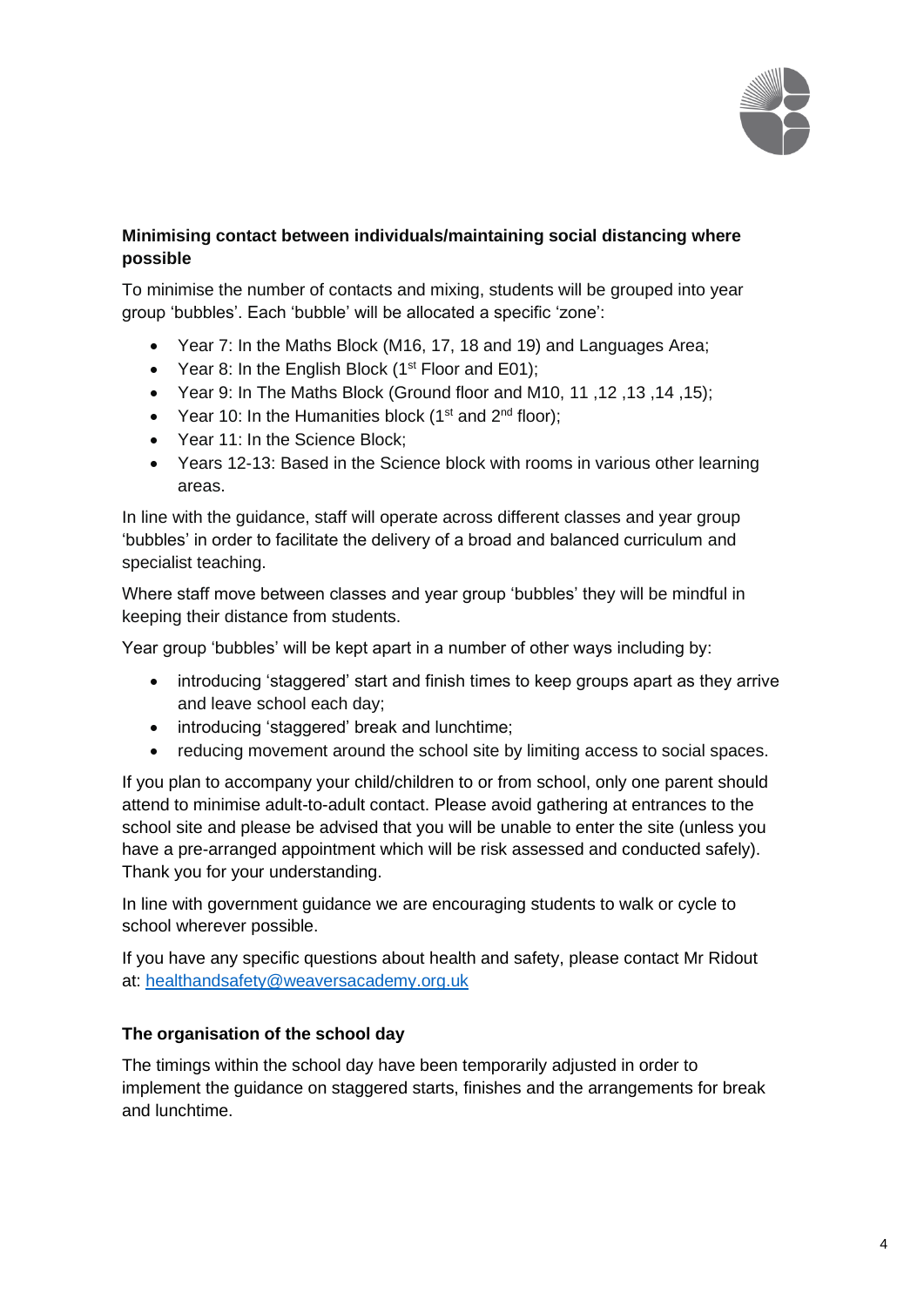

| <b>Year Group</b> | <b>Start Time</b> | <b>Finish Time</b> |
|-------------------|-------------------|--------------------|
| $\overline{7}$    | 08:30             | 14:40              |
| 8                 | 08:45             | 14:55              |
| 9                 | 09:00             | 15:10              |
| 10                | 08:30             | 14:40              |
| 11                | 08:45             | 14:55              |
| 12                | 09:00             | 15:10              |
| 13                | 09:00             | 15:10              |

**At 8.30 am** Year 7 will arrive at school via gate 5 (via the entrance on Brickhill Road). Year 10 will arrive via gate 4 and go to meet their form tutors for a 30 minute tutorial in their year group 'bubble' zones.

**At 8.45 am** Year 8 will arrive at school via gate 4. Year 11 will arrive via gate 5 and go to meet their form tutors for a 15 minute tutorial in their year group 'bubble' zones.

**At 9.00 am** Year 9 will arrive at school via gate 4. Years 12 and 13 will arrive via gate 5. Years 9, 12 and 13 will not have tutorial at this time but will go to their first lesson period 1 along with all other students in the school.

Students will access 5-hours of subject teaching daily with 2-breaks per day.

Each year group 'bubble' will have a 20-minute staggered morning break and a 20 minute staggered lunch break. Students will be able to access the canteen during these times. Students can bring a packed lunch should they wish to.

Students in different 'bubbles' will be restricted to the use of the courts during the staggered break and staggered lunchtime to reduce movement around the school, contact and mixing.

At 2.40 pm period 5 will end and students will either leave site or return to their form tutors for a tutorial session as set out below.

- Students in Years 7 and 10 who arrived at school at 8.30 am will go home;
- Students in Years 8 and 11 who arrived at 8.45 am will return to their form tutors in their year group 'bubbles' and 'zones' for a 15 minute tutorial;
- Students in Years 9, 12 and 13 who arrived at 9.00 am will return to their form tutors in their year group 'bubbles' and 'zones' for a 30 minute tutorial.

Students must exit the site from the same gate as they entered:

- Years 7, 11, 12 and 13 will exit the site from gate 5 (onto Brickhill Road);
- Years 8, 9 and 10 will exit the site from gate 4.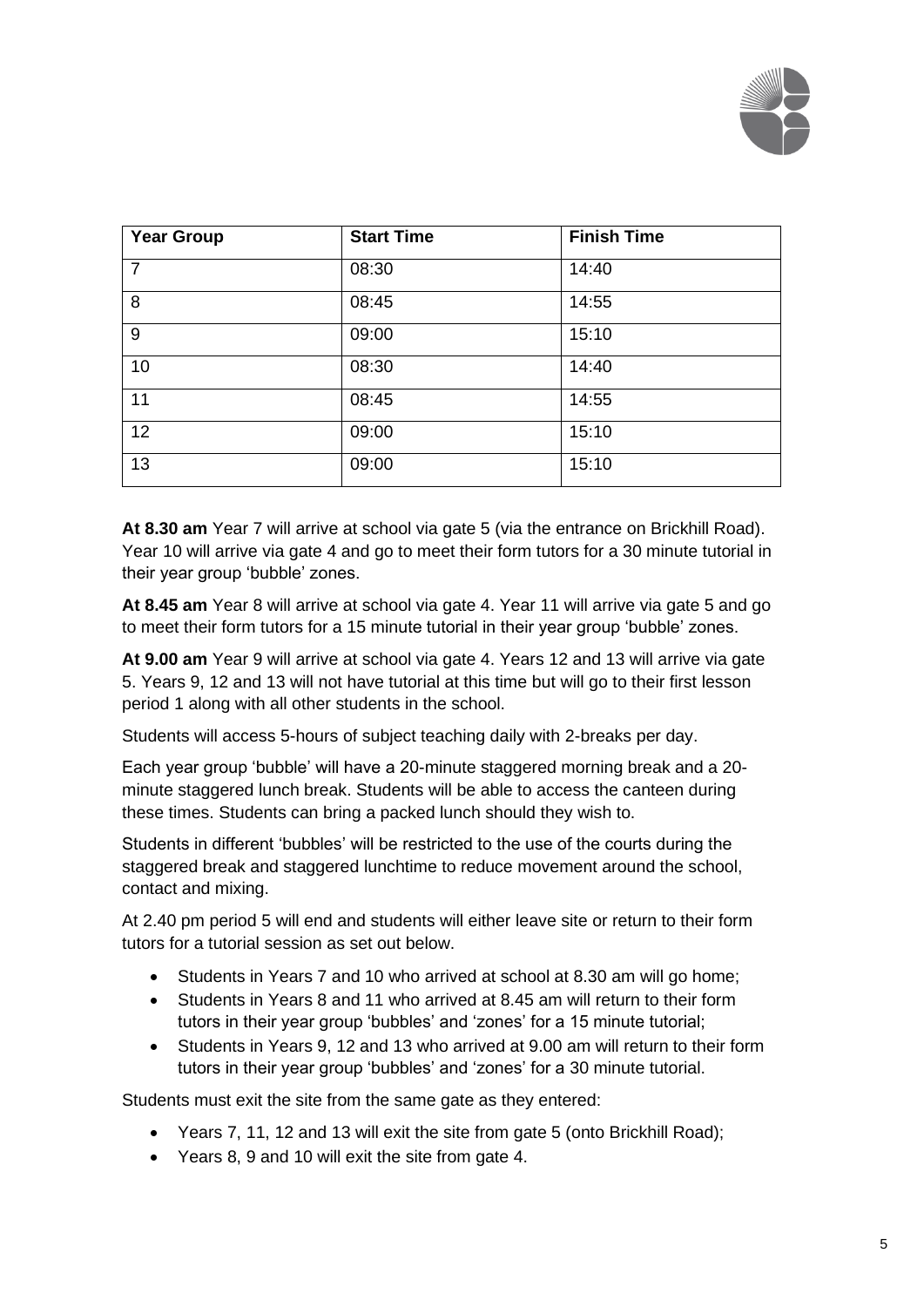

If you have any questions about these arrangements please contact Mr Jones at: [schoolorganisation@weaversacademy.org.uk](mailto:schoolorganisation@weaversacademy.org.uk)

## **Uniform**

School uniform plays a very important role in contributing to the ethos of the school and in setting the appropriate tone.

Uniforms no longer need to be cleaned more often than usual and do not need to be cleaned using methods which are different to usual. Given this, we will return to our usual school uniform policy in the autumn term.

I also draw your attention to the expectations with regard to jewellery (including piercings) and hair colour.

Students should return to school in September in their school uniform. The school uniform supplier has stated that most items that have been ordered will be delivered in time for September.

The school fully understands the logistics involved and will be considerate to parents where there are extenuating circumstances.

Please do contact Mr Griffiths (Years 9-11) or Mrs Noakes (Years 7-8) at:

[year9-11uniform@weaversacademy.org.uk](mailto:year9-11uniform@weaversacademy.org.uk)

[year7-8uniform@weaversacademy.org.uk](mailto:year7-8uniform@weaversacademy.org.uk)

### **Face coverings**

In line with guidance students should not wear face coverings in school.

Where students have worn a face covering to travel to school as they have been using public transport, they must remove these on arrival at school.

Students must not touch the front of their face covering when removing them.

Students must sanitise their hands immediately on arrival, dispose of temporary face coverings in the covered bins provided or place reusable face coverings in a plastic bag so that they can take them home with them, and then sanitise their hands again before going to their 'zone'.

### **Equipment**

For individual and very frequently used equipment, students must have their own items that are not shared:

- pencil case;
- 2 x pencils:
- 2 x pens;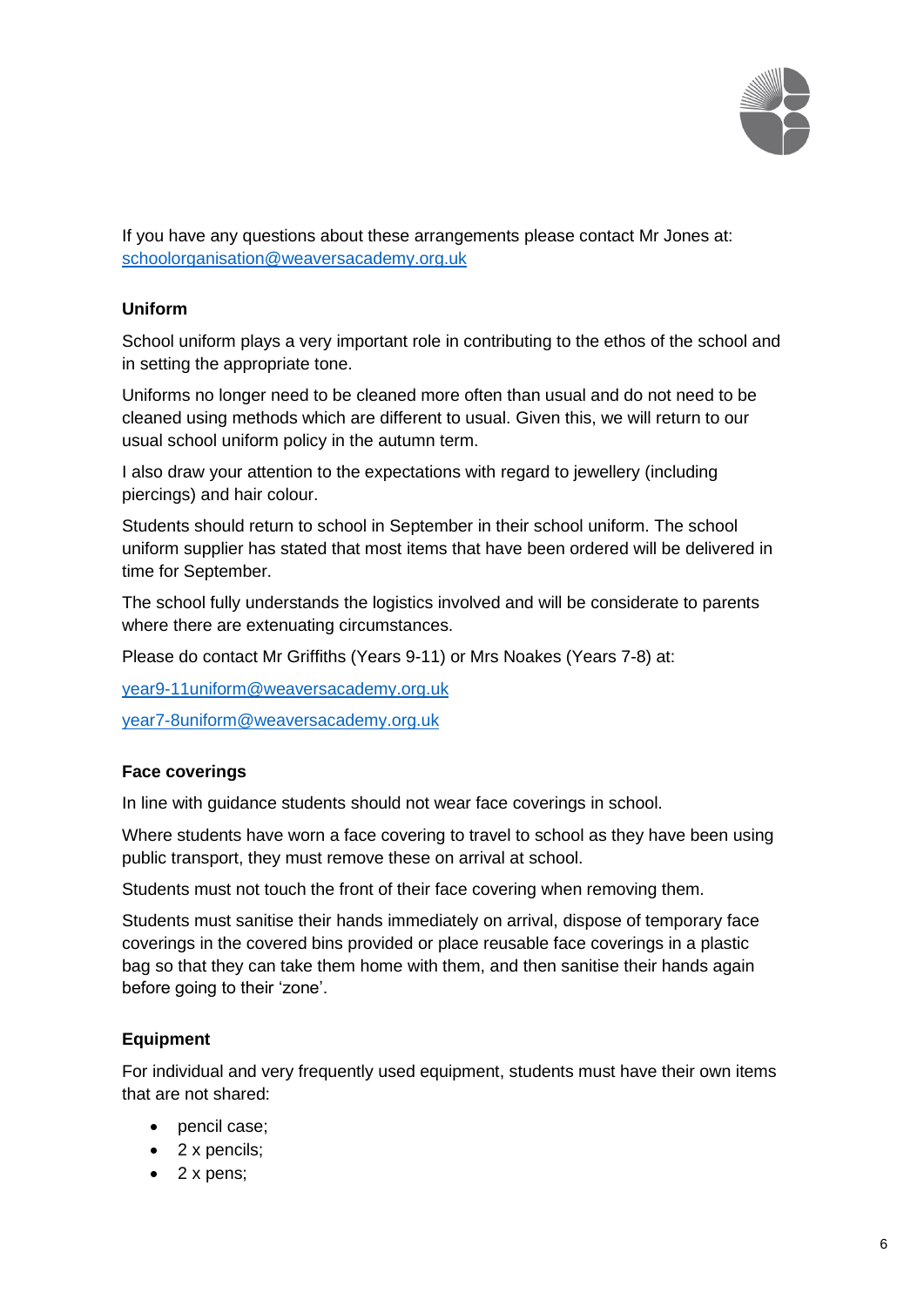

- sharpener;
- rubber;
- ruler; and
- scientific calculator.

All students will require a school bag that is large enough to carry A4 folders and exercise books as it is likely that these will not be stored in school.

### **Dedicated school transport**

Students travelling on school dedicated transport services will not mix with the general public.

The school will be working with Northamptonshire County Council and Country Lion to consider how students are grouped together on transport service No 567.

Students using the Weavers Academy minibus service will be allocated specific seats in accordance with their Year group 'bubble'.

Students using the Country Lion bus and the Weavers minibus service will be expected to use hand sanitiser upon boarding and disembarking. The school will provide hand sanitiser for use when boarding and disembarking the school minibus. Students using Country Lion 567 service should ensure that they have their own sanitiser to use.

School staff will organise queuing and boarding at the end of the day but students are expected to queue at their respective pick-up points in accordance with social distancing guidelines and not to mix with students from different year group 'bubbles' or members of public.

Due to the size of the school minibus, a face covering must be worn by all passengers and staff during journeys to and from school.

Students on both services are expected to provide their own reusable or disposable face covering each day.

Students will be required to follow the school's guidance on face coverings at all times.

If you have any concerns about your child's/children's travel arrangements which you wish to discuss with us please do not hesitate to contact Mr Ridout at: [schooltransport@weaversacademy.org.uk](mailto:schooltransport@weaversacademy.org.uk)

# **Food and drink**

Students will be able to purchase food and drink in the school canteen in the usual way. The canteen will be the only venue for the sale of food and drink.

Students should ensure that drinks that they purchase to bring to school have a sports cap.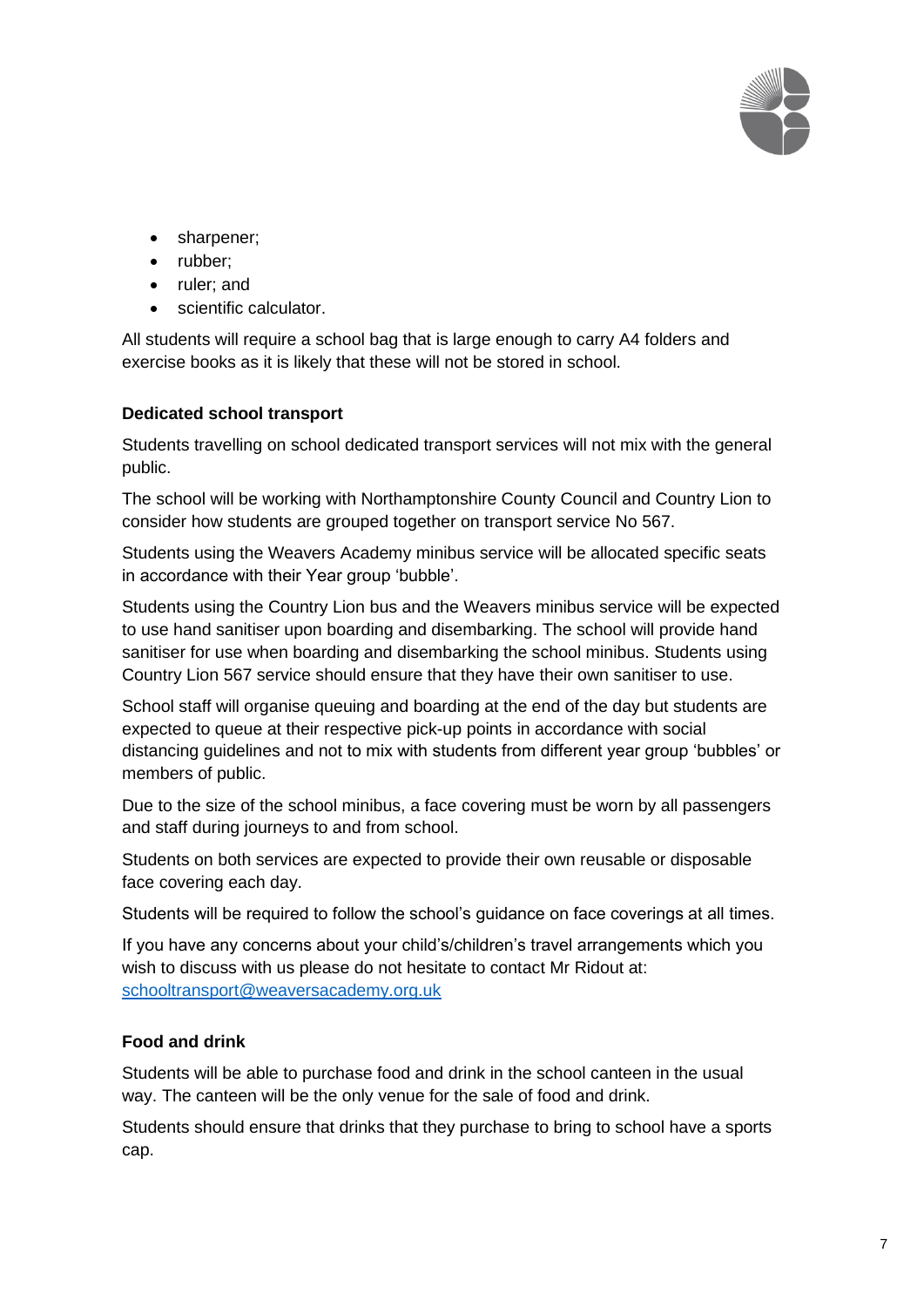

To avoid the risk of infection, we are asking that all students bring their own fresh water to school in a sports water bottle each day.

If you have specific questions about the arrangements for eating and drinking on site, please contact Mr Ridout at: [schoolmeals@weaversacademy.org.uk](mailto:schoolmeals@weaversacademy.org.uk)

# **Attendance**

Staff at Weavers Academy concur with the government: 'it is vital for students to return to school' because 'missing out on more time in the classroom risks pupils falling further behind'.

From September, the usual rules on school attendance will apply and we look forward to welcoming all students back to school.

I have attached a flyer about school attendance and would strongly encourage you to get in touch with us as soon as possible to discuss any specific concerns that you may have.

Where a student is not able to attend school because parents are following clinical and/or public health advice, absence will of course not be penalised. In this case the school will offer the student access to remote education.

The school recognises the potential concerns that some students and families may have which may make them feel reluctant or anxious about returning to school. Please do contact us so that we can work with you to ensure that the right support is put in place to address this.

For any questions or concerns about attendance please contact Ms Shaughnessy at: [attendance@weaversacademy.org.uk](mailto:attendance@weaversacademy.org.uk)

### **Student well-being and support**

The school understands that many students will have experienced adversity during the pandemic and as a result has widened its range of support.

Tutorial and the wider subject curriculum has also been planned to help students to rebuild friendships and social engagement, to equip them to respond to issues linked to Covid-19 and to improve their physical and mental well-being.

If you are concerned about your child/children's well-being please contact Mr Wallace at: [supportforstudents@weaversacademy.org.uk](mailto:supportforstudents@weaversacademy.org.uk)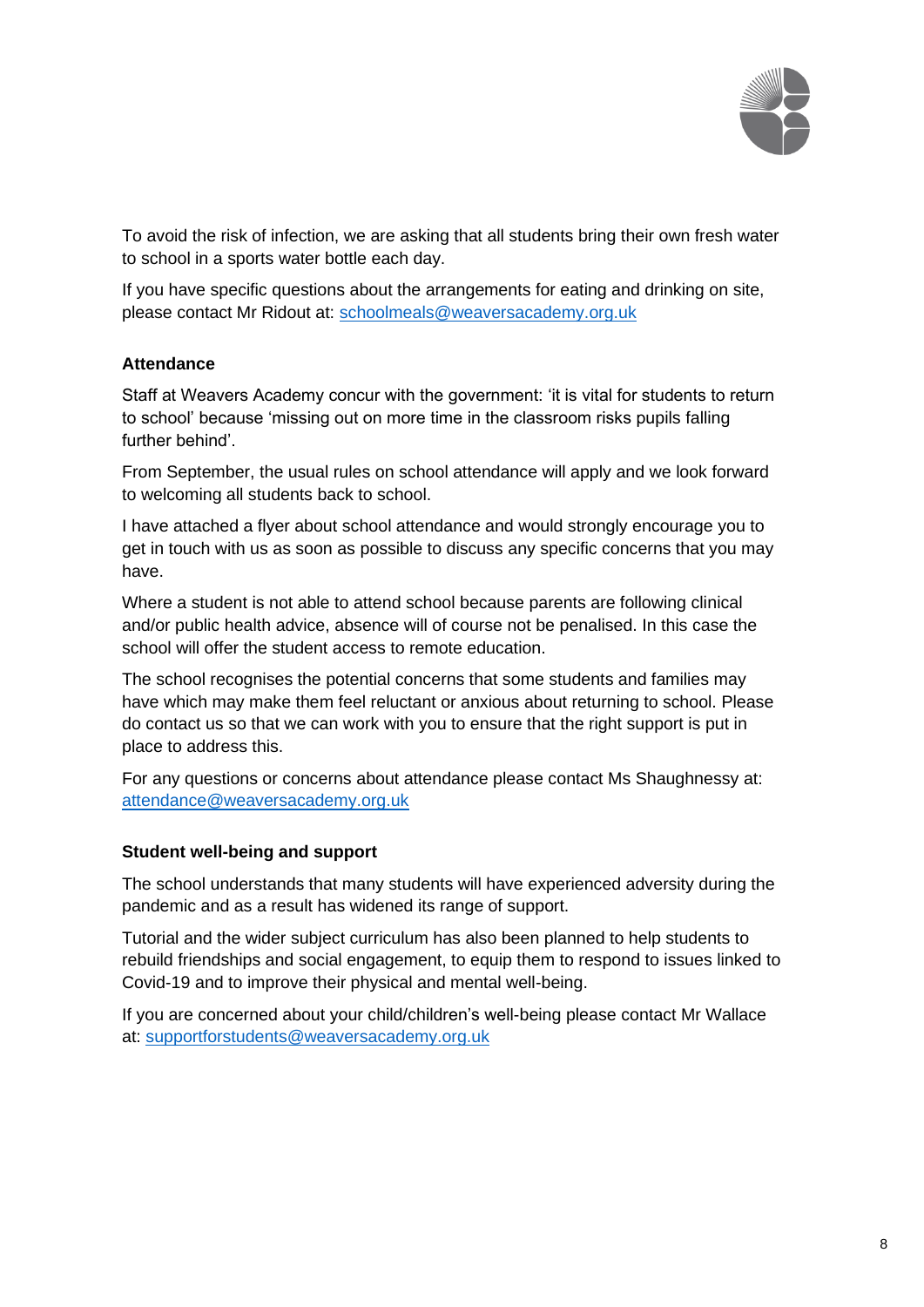

### **Behaviour expectations**

The school has temporarily adapted the behaviour management procedures to ensure that the high expectations of behaviour can be maintained in these unusual circumstances.

It is important that you familiarise yourself and your child/children with the behaviour for learning policy and the revised behaviour management procedures which will be on the school website from 20 August 2020.

Students are expected to follow the school's behaviour for learning policy and to uphold the control measures in place to keep everyone safe. Sanctions, including detention, internal and external exclusion remain in place.

The school will communicate the expectations and the consequences for poor behaviour (including failure to uphold the control measures) to students at the start of term.

The school will work with identified students who may struggle to re-engage in learning, providing support for overcoming any barriers to behaviour so that all students can reintegrate back into school life quickly.

Please contact Mr Griffiths to discuss any concerns that you may have about your child's behaviour at: [behaviourforlearning@weaversacademy.org.uk](mailto:behaviourforlearning@weaversacademy.org.uk)

### **The curriculum and remote education support**

Where appropriate, the curriculum may be adjusted in order to truncate specific aspects of subject programmes of study to ensure that students acquire crucial knowledge and develop their understanding by practising essential skills.

Subject leaders are continuing to work tirelessly to ensure that curriculum plans are tailored to meet the needs of all students when they return to school in September.

We understand that students are keen to establish what progress they have made over the lockdown period and to find out the plans that the school will put in place to support those that need to catch-up. More information will be provided to students and families early in the new term when teachers have had the opportunity to assess learning in more detail.

If there is a local lockdown requiring students to remain at home, please be reassured that the school will provide remote education in line with government guidance.

If you have any questions about learning and progress, please contact Mr Wallace at: [learning@weaversacademy.org.uk](mailto:learning@weaversacademy.org.uk)